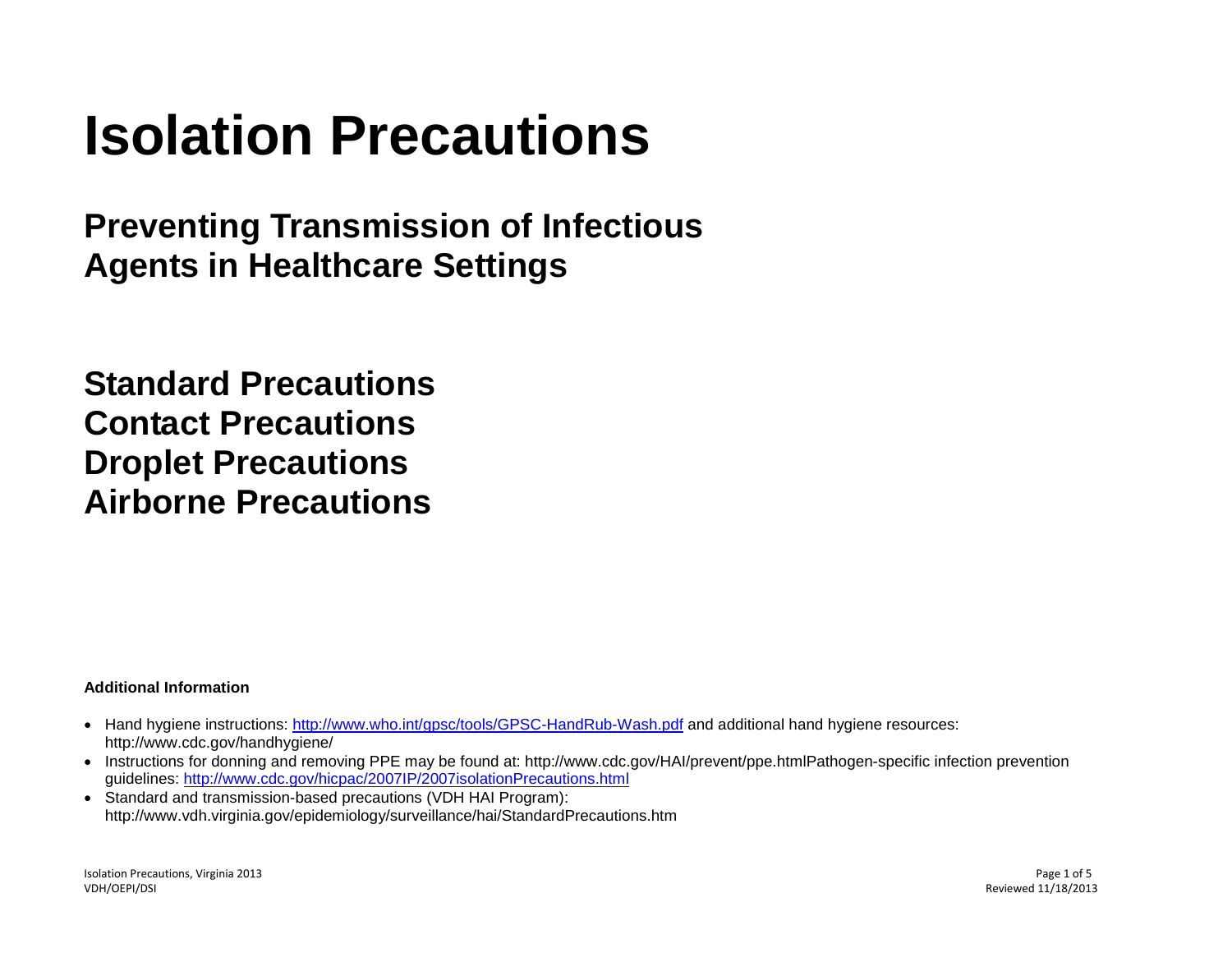# **Standard Precautions**

# **Standard precautions are the basic level of infection prevention that should be used in the care of all patients at all times.**

- Standard precautions reduce the risk of transmission of microorganisms from known sources of infection and from persons or objects that are not visibly infected or contaminated.
- **Handwashing facilities and/or alcohol-based hand sanitizer are required for all patient care activities.**
- The personal protective equipment (PPE) required to carry out standard precautions includes gloves, gowns, masks and eye protection/face shield.

# **Standard precautions include:**

## **Hand hygiene**

- Always following any patient contact.
- Wash hands for 20 seconds with soap and warm water especially if visibly soiled. Clean hands with alcohol-based hand rub if not visibly soiled. **Gloves**
- Clean, non-sterile gloves are worn when touching or coming into contact with blood, body fluids, secretions or excretions.
- Vinyl, latex or nitrile gloves may be worn.
- Change gloves when visibly soiled, torn or punctured.
- Apply gloves just before touching mucous membranes or contacting blood, body fluids, secretions, or excretions.
- **Remove gloves promptly after use and discard before touching non-contaminated items or environmental surfaces, and before providing care to** another patient.
- Wash hands immediately after removing gloves.

# **Gowns**

- Gowns are worn to prevent soiling of clothing during activities that may generate splashes or sprays of blood, body fluids, secretions and excretions.
- Gowns should be fluid-resistant and may be non-sterile.
- Don gown prior to performing such activities.
- Remove gown as soon as activity is completed.

# **Mask, face shield, eye protection**

- Masks, face shields and eye protection are worn to protect eyes, nose, mouth and mucous membranes from exposure to sprays or splashes of blood, body fluids, secretions and excretions.
- Surgical masks are worn as part of standard protection, to protect the nose and mouth from splattered body fluids.
- Goggles help protect the eyes from splatters. Goggles should fit snuggly over and around the eyes or prescriptive lenses. Standard prescription eye glasses do not provide adequate eye protection.
- A face shield provides splatter protection to facial skin, eyes, nose, and mouth.

# **Patient care equipment**

- Non-disposable equipment should be cleaned, disinfected or reprocessed before reuse with another patient.
- Single-use items should be disposed of properly.

#### **Additional Information**

Hand hygiene instructions:<http://www.who.int/gpsc/tools/GPSC-HandRub-Wash.pdf> and additional hand hygiene resources: http://www.cdc.gov/handhygiene/ Instructions for donning and removing PPE may be found at[: http://www.cdc.gov/HAI/prevent/ppe.html](http://www.cdc.gov/HAI/prevent/ppe.html) Pathogen-specific infection prevention guidelines[: http://www.cdc.gov/hicpac/2007IP/2007isolationPrecautions.html](http://www.cdc.gov/hicpac/2007IP/2007isolationPrecautions.html)

Standard and transmission-based precautions (VDH HAI Program): http://www.vdh.virginia.gov/epidemiology/surveillance/hai/StandardPrecautions.htm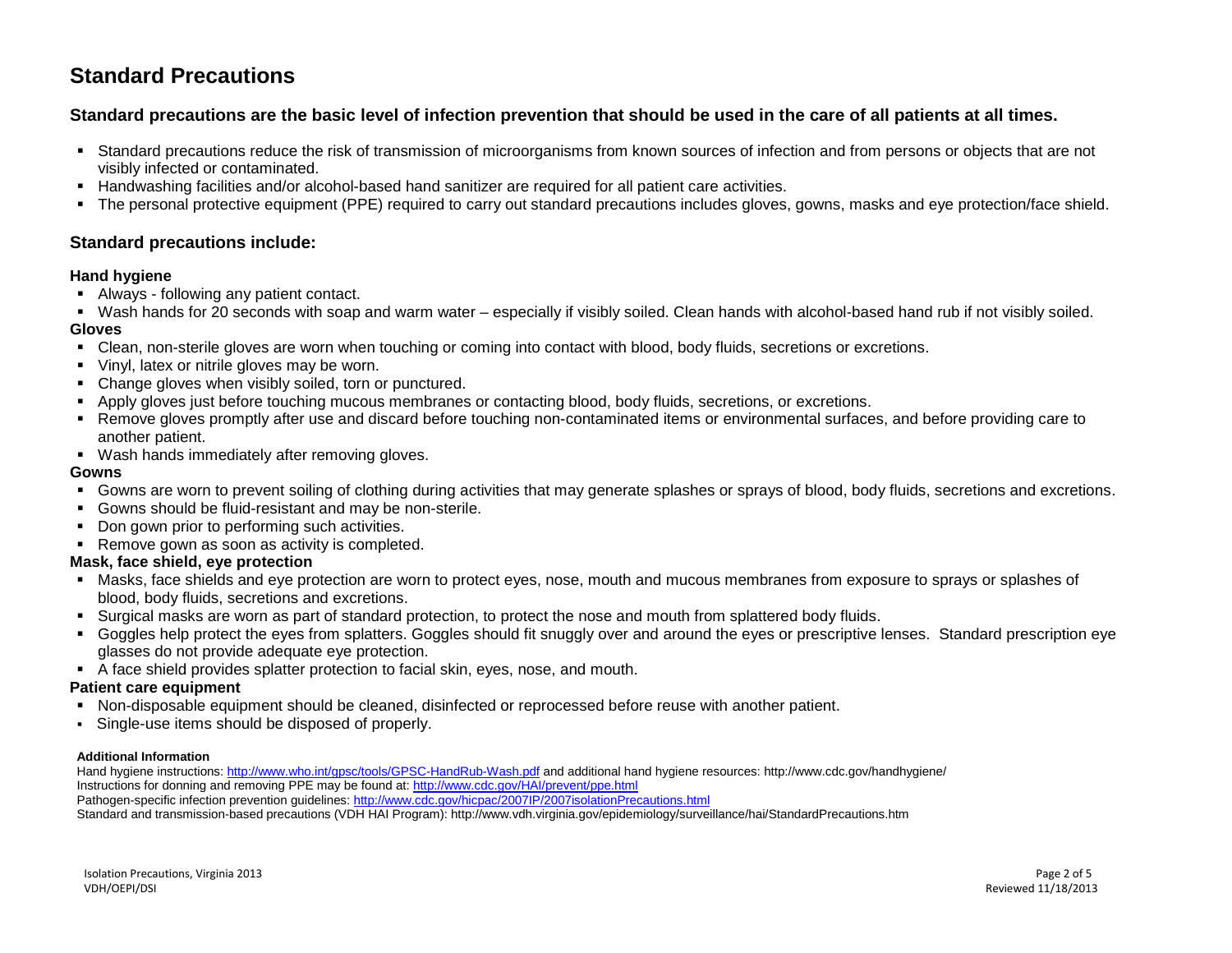# **Contact Precautions**

# **Contact precautions are used in addition to standard precautions**

Standard precautions are the basic level of infection prevention that should be used in the care of all patients at all times.

Contact precautions are used in the care of patients known or suspected to have a serious illness easily transmitted by direct patient contact or by indirect contact with items in the patient's environment. Contact precautions are used to protect against either direct or indirect contact transmission.

*Direct Contact* 

- Means body-surface to body-surface contact and physical transfer of microorganisms from an infected or colonized person to a susceptible person.
- Can occur when a healthcare worker touches an infected patient (or dressings or other contaminated materials from that patient) and contaminates his/her hands.

*Indirect Contact* 

• Means contact of susceptible person with a contaminated intermediate object such as needles, dressings, gloves or contaminated (unwashed) hands.

# **Contact precautions include:**

# **Standard precautions PLUS:**

#### **Private room**

The patient should be housed in a private room, if possible, or in a room shared by a patient infected or colonized with the same organism.

#### **Gloves**

Gloves are worn anytime there is a possibility of contact with an infected or colonized patient and his environment. Wear gloves upon entry into the patient's room.

#### **Gown**

A gown is worn anytime contact with the patient or his environment is anticipated. Wear gown upon entry into the patient's room.

#### **Patient care equipment**

Use disposable non-critical patient-care equipment (e.g., blood pressure cuffs) or dedicate equipment to a single patient. If common use of equipment for multiple patients is unavoidable, clean and disinfect the equipment before use on another patient.

#### **Additional Information**

Refer to the section on Standard Precautions

Hand hygiene instructions[: http://www.who.int/gpsc/tools/GPSC-HandRub-Wash.pdf](http://www.who.int/gpsc/tools/GPSC-HandRub-Wash.pdf) and additional hand hygiene resources[: http://www.cdc.gov/handhygiene/](http://www.cdc.gov/handhygiene/) Instructions for donning and removing PPE may be found at:<http://www.cdc.gov/HAI/prevent/ppe.html> Pathogen-specific infection prevention guidelines:<http://www.cdc.gov/hicpac/2007IP/2007isolationPrecautions.html>

Standard and transmission-based precautions (VDH HAI Program)[: http://www.vdh.virginia.gov/epidemiology/surveillance/hai/StandardPrecautions.htm](http://www.vdh.virginia.gov/epidemiology/surveillance/hai/StandardPrecautions.htm) Management of Multidrug-Resistant Organisms in Healthcare Settings (2006))[: http://www.cdc.gov/hicpac/mdro/mdro\\_toc.html](http://www.cdc.gov/hicpac/mdro/mdro_toc.html)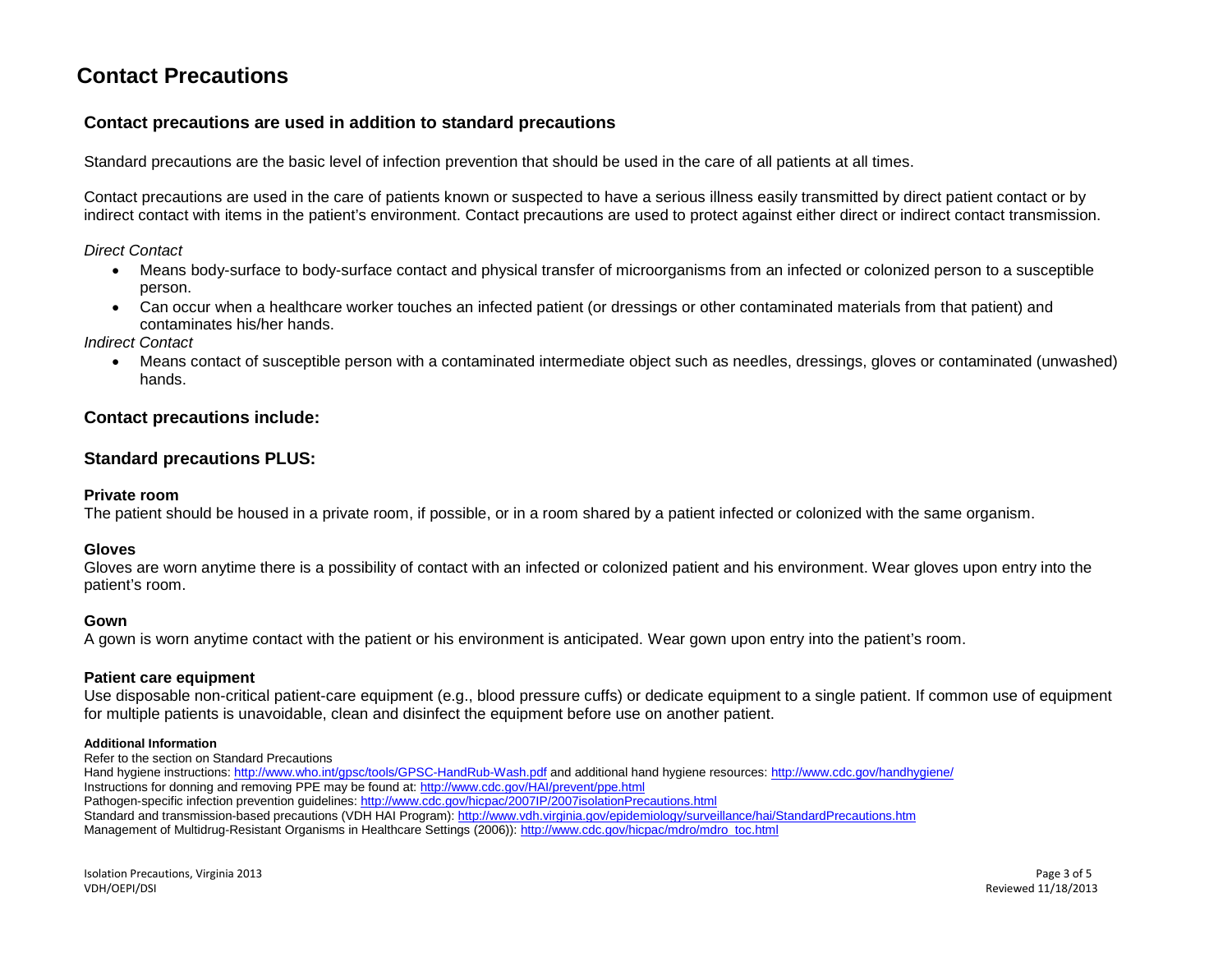# **Droplet Precautions**

# **Droplet precautions are used in addition to standard precautions**

Standard precautions are the basic level of infection prevention that should be used in the care of all patients at all times.

Droplet precautions are used when working within approximately 3-6\* feet of an individual who is infected or suspected of being infected with an organism that is transmitted by droplets.

- Droplets can be generated from the source person during coughing, sneezing, talking and during the performance of certain procedures such as suctioning or bronchoscopy.
- Droplets generally travel no more than 3-6\* feet from the patient. These droplets can be deposited on the host's nasal mucosa, conjunctivae or mouth.

## **Droplet precautions include:**

## **Standard precautions PLUS:**

#### **Private room**

The patient should be housed in a private room, if possible, or in a room shared by a patient infected or colonized with the same organism. If sharing a room, ensure that patients are physically separated (i.e., >3 feet apart)

#### **Surgical mask**

A surgical mask should be worn when working within 3-6\* feet of the patient. Wear the mask upon entry to the patient's room.

**\* CDC Guideline for Isolation Precautions: Preventing Transmission of Infectious Agents in Healthcare Settings, 2007 use 3 feet; recent CDC influenza guidelines (e.g., Prevention Strategies for Seasonal Influenza in Healthcare Settings, 2013) use 6 feet for influenza.** 

#### **Additional Information**

Refer to the section on Standard Precautions

Hand hygiene instructions[: http://www.who.int/gpsc/tools/GPSC-HandRub-Wash.pdf](http://www.who.int/gpsc/tools/GPSC-HandRub-Wash.pdf) and additional hand hygiene resources[: http://www.cdc.gov/handhygiene/](http://www.cdc.gov/handhygiene/) Instructions for donning and removing PPE may be found at:<http://www.cdc.gov/HAI/prevent/ppe.html> Pathogen-specific infection prevention guidelines:<http://www.cdc.gov/hicpac/2007IP/2007isolationPrecautions.html> Standard and transmission-based precautions (VDH HAI Program)[: http://www.vdh.virginia.gov/epidemiology/surveillance/hai/StandardPrecautions.htm](http://www.vdh.virginia.gov/epidemiology/surveillance/hai/StandardPrecautions.htm) Droplet precautions and other infection control measures for patients with seasonal influenza:<http://www.cdc.gov/flu/professionals/infectioncontrol/maskguidance.htm>